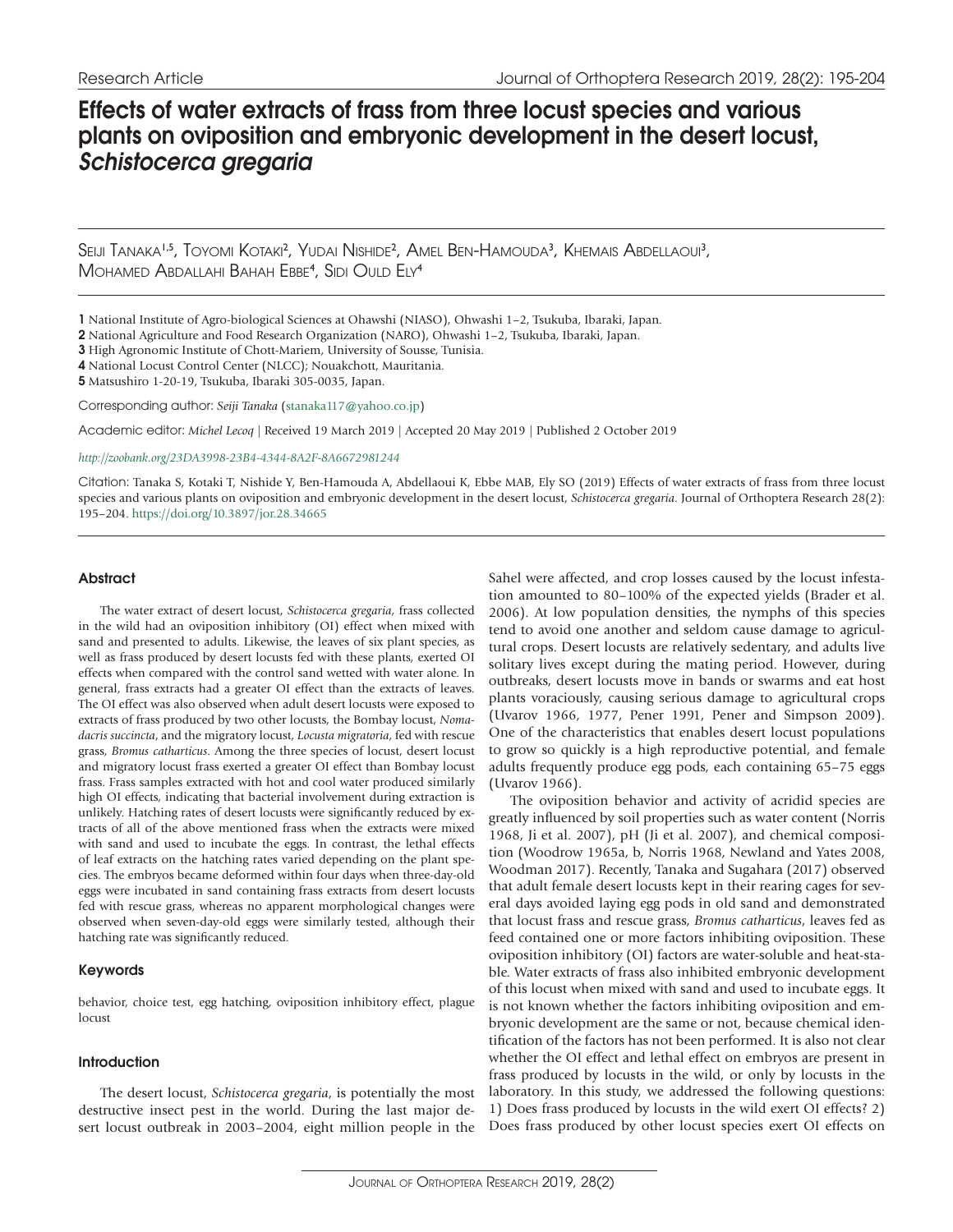desert locusts? 3) Does frass produced by desert locusts after feeding on other plants exert an OI effect on desert locusts? 4) Is there bacterial involvement in the production of OI effects? 5) How do these frass and plant extracts affect embryonic development in desert locusts? This paper reports results obtained in relation to these questions and discusses their significance.

#### Materials and methods

*Insects and plants.*—The desert locust colony used in this study was originally collected in Niger in 2004 by Prof. H. J. Ferenz, and nymphs and adults were maintained in groups as previously described (Tanaka and Sugahara 2017). The migratory locust, *Locusta migratoria*, and the Bombay locust, *Nomadacris succincta* (also known as *Patanga succincta*), were collected in 2016 on Minami-Daito Island, Okinawa, Japan. Desert locusts were fed leaves of rescue grass (*Bromus catharticus*, BC), orchard grass (*Dactylis glomerata*, DG), sorghum (*Sorghum bicolor*, SB), Japanese mustard spinach (*Brassica rapa* var. *perviridis*, BR), romaine lettuce (*Lactuca sativa* var. *longifolia*, LS), and cabbage (*Brassica oleracea* var. *capitata*, BO), depending on the season. Migratory locusts were supplied with leaves of rescue grass, orchard grass, sorghum, or silver grass (*Miscanthus sinensis*, MS). Wheat bran was also constantly supplied. Adult Bombay locusts were reared on leaves of rescue grass.

The plants supplied as feed were grown at research plots of the National Institute of Agro-biological Sciences at Ohwashi (NIA-SO) and the National Agriculture and Food Research Organization (NARO), with the exception of the silver grass, which was collected in the field, and the romaine lettuce and cabbage, which were purchased from supermarkets.

*Sample preparation and assay method.*—The frass and cut leaves  $(1-2 \text{ cm}^2)$  used in the experiments were dried at a relative humidity of 10–40% for three days in the rearing room of NIASO. The frass used in the experiments were collected in the Tsukuba laboratory, except for the frass obtained from desert locusts reared on romaine lettuce at the High Agronomic Institute of Chott Mariem in Tunisia in 2016, and the frass collected under umbrella thorn trees, *Acacia tortilis*, at Boulenoir (21°14'23"N, 16°34'26"W) and Soueissiya (21°16'35"N, 16°44'55"W) in Nouadhibou, Mauritania, in 2016 and 2017, respectively.

Each frass or leaf sample (30 g in dry weight) was soaked in water (300 ml) overnight at room temperature, and the solution was filtered according to previously described methods (Tanaka and Sugahara 2017). In brief, 55 ml of the extract solution was mixed with 270 g of sterilized sand in a plastic cup, which was presented to sexually mature locusts in a wooden-framed cage (42  $\times$  22  $\times$  42 cm) covered with nylon screens. A cup containing sand wetted with water alone was used as a control.

The number of ovipositing females in cages varied from 20 to > 50, depending on age, and thus the number of egg pods laid varied from one experiment to another. The holes made by adult females and egg pods laid were counted daily, and the egg pods laid in the sand were removed. After removing the egg pods, the sand surface of each cup was cleaned and flattened. This procedure was repeated until a total of at least 20 egg pods were collected except for treatments in which sexually mature locusts dug many holes but laid only a few eggs into any sand cup at least for 4 days. Because ovipositing holes are easily filled when the sand is dry, the sand surface was sprayed with water every day. In this study, daily numbers of egg pods laid and ovipositing holes observed were compared between treatments. To obtain frass from locusts fed

with various plants, the locusts were fed each plant for at least two days before collecting test frass for experiments.

To determine whether the OI factor was a result of bacterial activity during extraction, frass samples (30 g in dry weight) from desert locusts fed with *B. catharticus* were soaked in boiling water (300 ml) in a water bath for 3 min, and the solution was filtered as described above. After cooling for 7 min, the filtrated solution (hot water extract) was mixed with sterilized sand as described above. For comparison, another set of frass samples was soaked in water (300 ml) at room temperature for 10 min, and the solution was filtered and mixed with sand (cool water extract). Three sand cups containing hot water extract, cool water extract, and water were presented to locusts in the same cage and the numbers of egg pods laid and holes were recorded daily.

*Effects of frass and leaf extracts on egg hatching rates.*—Egg pods were first incubated in clean sand in vinyl cups (diameter, 3 cm; height, 4 cm) with a lid, and egg pods were usually incubated in five groups of 20 eggs. Egg pods were buried as a mass in the test sand or clean sand on days one, three, or seven. Egg pods were incubated at 30°C under constant illumination and checked for hatching every day until no more hatching was observed.

*Measurements of egg widths and embryonic antennal lengths.*—Maximum egg widths were measured for eggs incubated at 30°C using an ocular micrometer installed in a binocular microscope. Embryonic antennal lengths were similarly measured after 6–11 eggs were fixed in water at 90–100°C for 10 min and were subsequently dissected.

*Data analyses.*—The numbers of egg pods and oviposition holes were analyzed with a t-test or Tukey's multiple range test after analysis of variance (ANOVA) using a statistics service available at [http://www.gen-info.osaka-u.ac.jp/MEPHAS/kaiseki.html.](http://www.gen-info.osaka-u.ac.jp/MEPHAS/kaiseki.html) The hatching percentages were analyzed with the generalized linear mixed model (GLMM), which was calculated by the function "lmer" of the program package lme4 using the software R version 3.4.2 (R Development Core Team 2018).

### **Results**

*OI effects of water extracts of desert locust frass collected under umbrella thorn trees in Mauritania.*—Extracts of the two desert locust frass samples collected underneath umbrella thorn trees in Mauritania in 2016 and 2017 had similar effects on oviposition. Few or no egg pods were laid on average in the sand treated with frass extracts, whereas more than 5 pods were laid on average into the control sand kept in the same cages, and these differences were statistically significant (Fig. 1A, B;  $t = -5.01$ ,  $df = 13$ ,  $p = 0.001$  and  $t = -6.21$ , df = 10, p = 0.001 for samples 1 and 2). In contrast, no significant difference was observed in the mean number of holes dug in each pair of cups (Fig. 1C, D; t-test,  $p = 0.08$  and 0.14 for samples 1 and 2).

*OI effects of water extracts of frass produced by locusts fed with romaine lettuce.*—High OI activity was observed in extracts of frass produced by desert locusts fed with romaine lettuce in Tunisia. No egg pod was laid in the cups containing the extracts, whereas a daily average of 6.3 egg pods (94 pods in total) were laid in the control cups ( $t = -8.12$ ,  $df = 14$ ,  $p < 0.001$ ; Fig. 2A). The number of holes observed was similar between the treated and control cups  $(t-test, p = 0.27, df = 14; Fig. 2B).$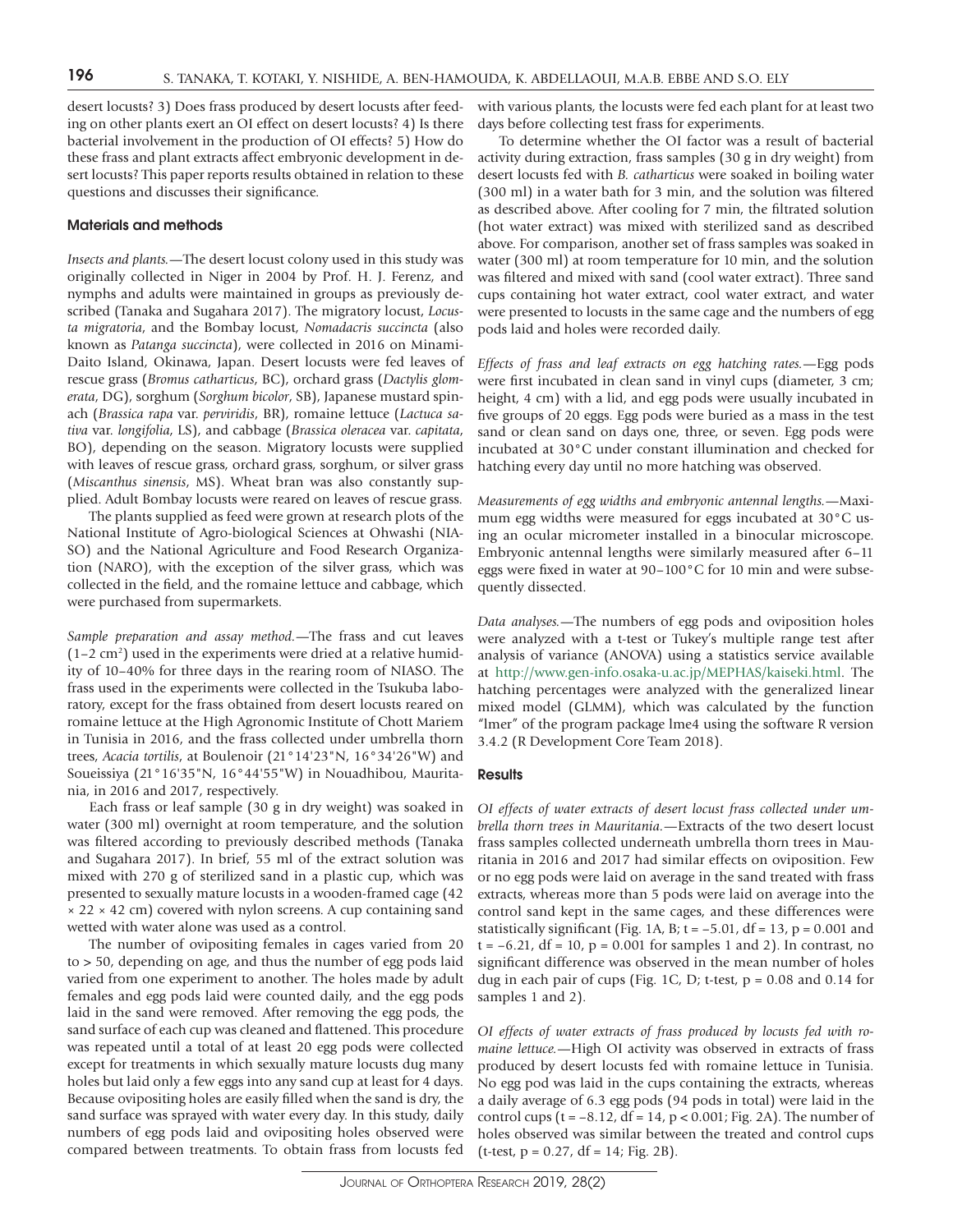

**Fig. 1.** Effects of water extracts of desert locust frass collected under umbrella thorn trees in the Mauritanian desert on the number of **A.**, **B.** Egg pods laid, and **C.**, **D.** Holes dug by adult female desert locusts presented with extracts mixed with sand. Frass were collected at sites #1 and #2 in 2016 and 2017, respectively. Two cups containing frass extracts (treated) and water (control) were simultaneously presented to locusts in each of two locust cages for seven or five days, and the data were combined. Numbers in parentheses indicate the total numbers of days observed. Bars on histograms indicate one standard deviation. Asterisks indicate a significant difference at the 5% level with a t-test. n.s. indicates no significant difference.



**Fig. 2.** Effects of water extracts of frass obtained from lab-reared desert locust fed with romaine lettuce in Tunisia on the number of **A.** Egg pods laid and **B.** Holes dug by adult female desert locusts presented with sand mixed with frass extracts. Two cups containing frass extracts (treated) and water (control) were simultaneously presented to locusts in each of two locust cages for seven or eight days, and the data were combined. Numbers in parentheses indicate the total numbers of days observed. Asterisks indicate a significant difference at the 5% level with a t-test. n.s. indicates no significant difference.

*OI effect of water extracts of frass produced by desert locusts fed with various plants.*—Fig. 3 illustrates the effects of extracts of leaves and frass produced by desert locusts that were fed with six different plants on oviposition. When three cups containing leaf extract, frass extract, and water were presented under choice, desert locusts laid egg pods mainly into the control cups, and only a few or no egg pods were deposited into the cups containing extracts of frass and leaves irrespective of the plant species used. A comparison of oviposition activity between cups containing water (control) and frass extract (Suppl. material 1: Fig. S1) or leaf extract (Suppl. material 2: Fig. S2) was also performed. The results indicated that locusts laid few egg pods into the cups containing frass or leaf extracts, and laid egg pods almost exclusively into the control cups irrespective of the plant species used. These results indicate that all plants and frass tested exerted OI effects.

The OI effects were compared between the extracts of frass and leaves. In this experiment, no water cup was included because, as shown in Fig. 3, locusts given a choice laid almost exclusively into the water sand cup. Significant differences were observed in the number of egg pods between the two treatments for orchard grass, romaine lettuce, and silver grass (Fig. 4A, D, F), whereas no significant differences were observed for cabbage, sorghum, and Japanese mustard spinach (Fig. 4B, C, E). In these experiments, desert locusts laid only small numbers of egg pods overall, but they dug 50–123 holes during the test periods, indicating that digging activity was high, but oviposition was strongly repressed. In general, the OI effect was stronger for the frass extracts than for the leaf extracts.

*OI effects of frass produced by other acridid species.*—Frass obtained from rescue grass-fed Bombay locusts and migratory locusts exerted OI effects when the water extracts were mixed with sand and presented to adult desert locusts together with control sand wetted with water alone. In both experiments, when desert locusts were exposed to extracts of frass from the two locusts (Bombay and migratory locusts), few or no egg pods were laid in the treated sand, whereas approximately five egg pods were laid daily in the control sand (Fig. 5A, C). In contrast, no significant difference was observed in the mean number of holes between the treated and control sand cups in both experiments ( $t = -1.09$ , df = 28,  $p =$ 0.28 for Bombay locusts and  $t = 1.73$ , df = 18, p = 0.64 for migratory locusts, Fig. 5B, D). These results indicate that frass from both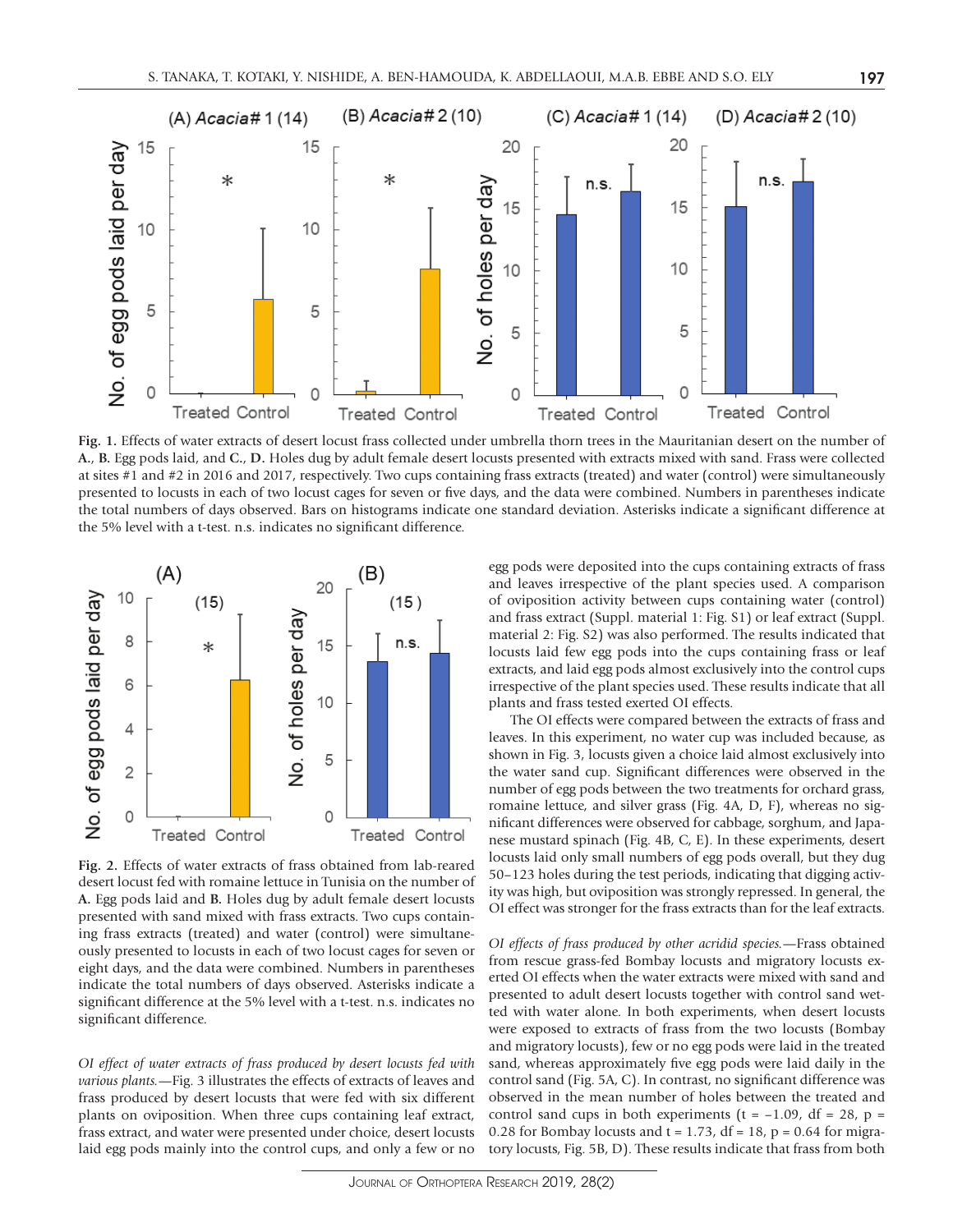

**Fig. 3.** Effects of water extracts of leaves of various plants and desert locust frass collected after locusts fed on these plants on the numbers of egg pods laid by adult female desert locusts presented with sand mixed with extracts. Sand wetted with water was also presented as a control. Three cups containing leaf, frass extract, and water (control) were simultaneously presented to locusts in one (**A, C, D**) or two locust cages (**B, E, F**) for three to five days, and the data were combined in (**B**), (**E**), and (**F**). Numbers in parentheses indicate the total numbers of days observed. Bars on histograms indicate one standard deviation. Different letters in each panel indicate significant differences at the 5% level with Tukey's multiple comparison test. DG, *Dactylis glomerata* (orchard grass); BO, *Brassica oleracea* var. *capitata* (cabbage); SB, *Sorghum bicolor* (sorghum); LS, *Lactuca sativa* var. *longifolia* (romaine lettuce); BR, *Brassica rapa* var. *perviridis* (Japanese mustard spinach); MS, *Miscanthus sinensis* (silver grass).

Bombay locusts and migratory locusts exerted OI effects on desert locusts but did not affect digging activity.

When water extracts of frass produced by the three locust species (desert, Bombay, and migratory locusts) were mixed with sand and presented to adult desert locusts simultaneously, the number of egg pods laid per day was significantly lower in treatments using the frass extracts from desert locusts and migratory locusts than in treatments using frass extracts from Bombay locusts (Fig. 6A; Tukey's multiple test,  $df = 18$ ,  $p < 0.05$ in both experiments), whereas no significant differences were observed in the numbers of holes dug by desert locusts exposed to frass extracts from the three locust species (Fig. 6B; ANOVA, *F* = 2.16, df = 2, 18, p = 0.14 and *F* = 0.88, df = 2, 18, p = 0.92 for light and dark histograms).

*OI effects of hot and cool water extracts of frass of desert locusts fed with rescue grass.*—Desert locusts laid no egg pod into sand cups containing hot and cool water extracts during the 4-day

observation period and laid a daily average of 6 egg pods into a sand cup containing water (Fig. 7A), indicating that the OI factor was extracted with both hot and cool water. In contrast, no significant difference was observed in the number of holes made per day among the three cups (Fig. 7B, ANOVA, *F* = 0.19,  $p= 0.83$ , df = 2, 9).

*Effects of water extracts of frass and plants on desert locust egg hatching rates.*—Water extracts of frass collected under umbrella thorn trees had a different effect on desert locust egg hatching rates than the control treatment did. The desert locust eggs treated with extracts of the frass sample collected in 2016 had a significantly lower hatching rate than the control eggs (Table 1A, GLMM, p < 0.05), whereas those treated with extracts of the frass sample collected in 2017 had a similar hatching rate to that of the control eggs (Table 1A, GLMM,  $p > 0.05$ ). Exposing desert locust eggs to extracts of frass collected from locusts fed with different test plants including romaine lettuce, orchard grass, sorghum, silver grass,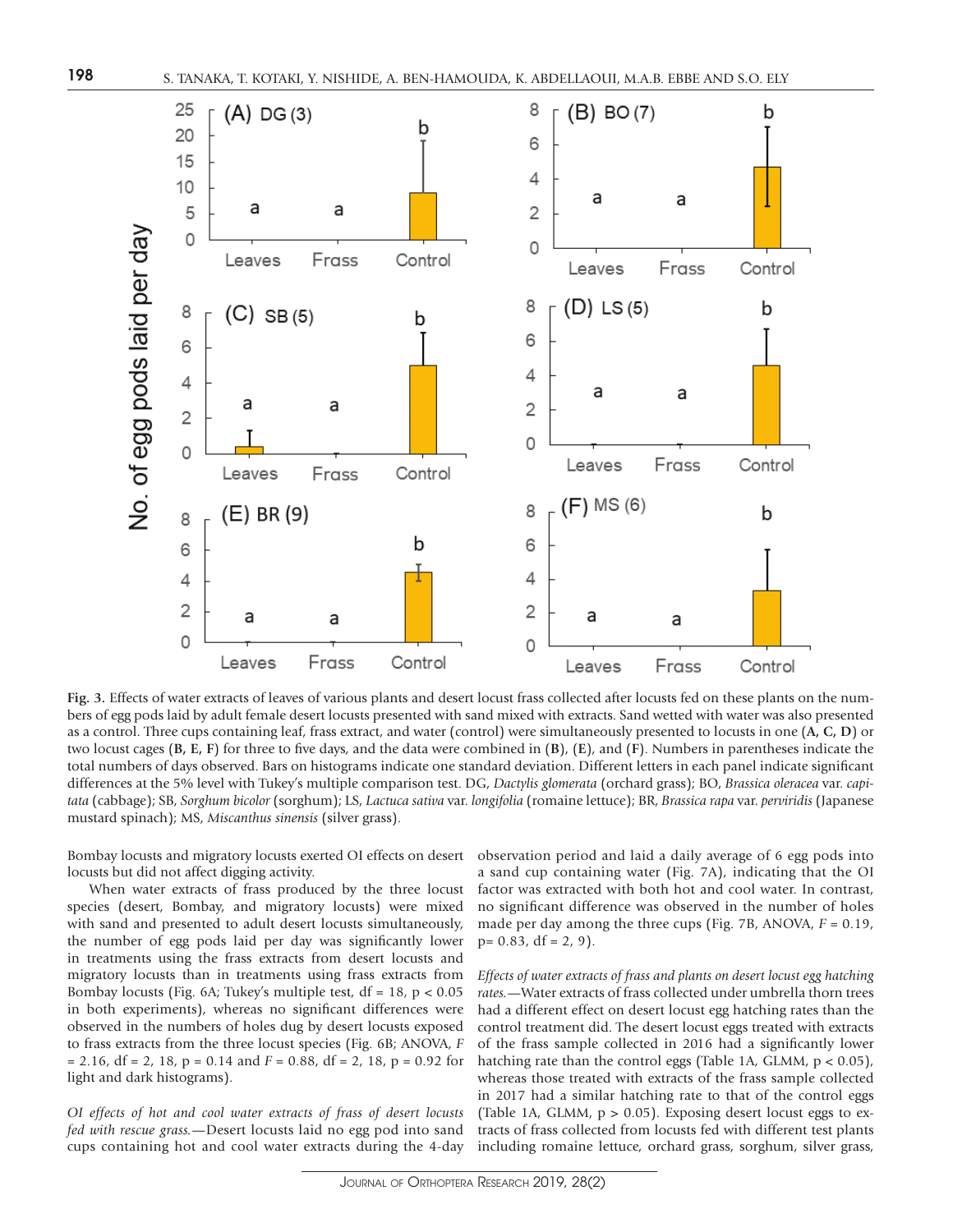

**Fig. 4.** Effects of water extracts of leaves of various plants and desert locust frass after locusts fed on these plants on the numbers of egg pods laid when extracts were mixed with sand and presented to adult female desert locusts. Two cups containing leaf and frass extracts were simultaneously presented to locusts in each of two locust cages for three to five days, and the data were combined. Numbers in parentheses indicate the total numbers of days observed. Bars on histograms indicate one standard deviation. Asterisks indicate significant differences at the 5% level with a t-test. n.s. indicates no significant difference. DG, *Dactylis glomerata* (orchard grass); BO, *Brassica oleracea* var. *capitata* (cabbage); SB, *Sorghum bicolor* (sorghum); LS, *Lactuca sativa* var. *longifolia* (romaine lettuce); BR, *Brassica rapa* var. *perviridis* (Japanese mustard spinach); MS, *Miscanthus sinensis* (silver grass).

Japanese mustard spinach, and cabbage resulted in significantly lower hatching rates than exposing eggs to the control treatment (Table 1B–G, GLMM, p < 0.05). Water extracts of different plants had different effects on desert locust egg hatching rates, depending on the species. Extracts of leaves of orchard grass, sorghum, and silver grass did not significantly affect egg hatching rates compared to the control eggs (Table 1I-K, GLMM, p > 0.05), whereas extracts of leaves of romaine lettuce, Japanese mustard spinach, and cabbage significantly reduced egg hatching rates (Table 1H, L, M, GLMM,  $p < 0.05$ ).

*Effects of water extracts of frass produced by Bombay locusts and migratory locusts on desert locust egg hatching rates.*—Incubating eggs in sand wetted with frass extracts from Bombay locusts and migratory locusts significantly reduced the hatching rate of desert locust eggs compared to the control treatment, i.e., eggs incubated in the sand wetted with water (Fig. 8A, B, GLMM, p < 0.001 each). The hatching rate was significantly lower for the eggs treated with the frass extracts from migratory locusts than for those treated with the frass extracts from Bombay locusts (GLMM,  $p < 0.001$ ), whereas no significant difference was observed between the two controls  $(GLMM, p = 0.96)$ .

*Effect of water extract of rescue grass-fed desert locust frass on embryonic development.*—For the desert locust control eggs, the maximum egg widths on days one to three were similar (Fig. 9A; ANOVA, *F* = 1.67, df = 2, 27, p = 0.21), and maximum egg widths increased significantly on day four compared with day three  $(t =$  $-10.49$ , df = 18, p < 0.001). The maximum egg width leveled off from day eight onward. In contrast, the maximum width of eggs incubated in the sand treated with the frass extract on day three increased slightly on day four (Tukey's multiple comparison, p < 0.05) but showed no further increase (Tukey's multiple comparison,  $p > 0.05$ ).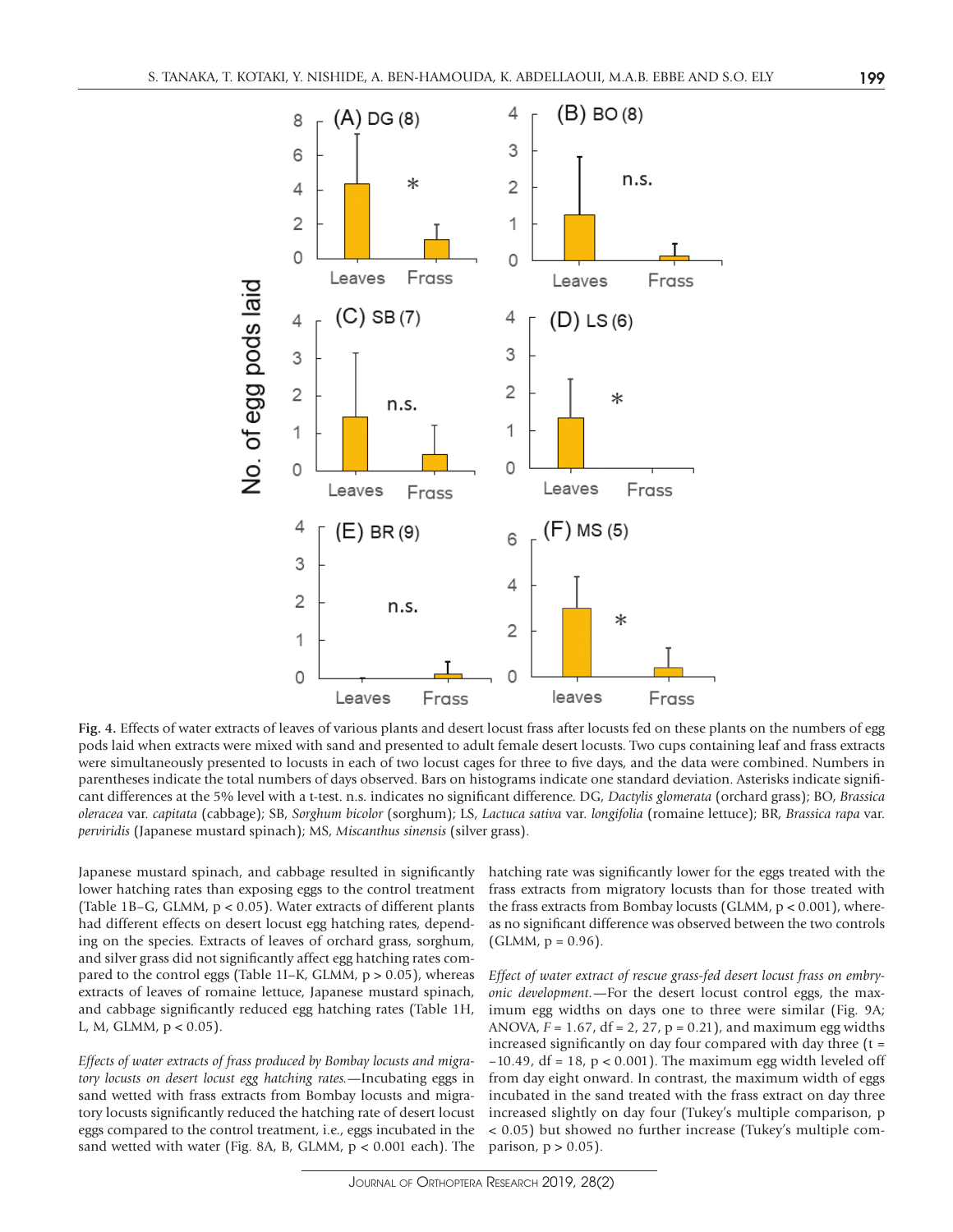

**Fig. 5.** Effects of water extracts of frass produced by **A**, **B.** Bombay locusts and **C**, **D.** Migratory locusts fed with rescue grass leaves on the numbers of egg pods laid (**A, C**) and holes dug (**B, D**) by adult female desert locusts presented with extracts mixed with sand. Two cups containing frass extract (treated) and water (control) were simultaneously presented to locusts in each of two locust cages, and the data were combined. Numbers in parentheses indicate the total numbers of days observed. Bars on histograms indicate one standard deviation. Asterisks indicate significant differences at the 5% level with a t-test. n.s. indicates no significant difference.

**Table 1.** Effects of water extracts of desert locust frass fed with various plants (A–G) and water extracts of those plants (H–M) on egg hatching rates. Five or three groups of 20 eggs were buried in sand wetted with each extract and water alone (control) within three days after oviposition and were observed for hatching at 30°C. Comparisons with controls were made with GLMM. Frass collected under two umbrella thorn trees in 2016 and 2017 were designated as AT #1 and AT #2. LS, *Lactuca sativa* var. *longifolia* (romaine lettuce); DG, *Dactylis glomerata* (orchard grass); SB, *Sorghum bicolor* (sorghum); MS, *Miscanthus sinensis* (silver grass); BR, *Brassica rapa* var. *perviridis* (Japanese mustard spinach); BO, *Brassica oleracea* var. *capitata* (cabbage).

| ID           | Treatments | No. of eggs   | Total no. of Total no. of |           | P value | ID | Treatments | $\overline{N}$ o. of eggs | Total no. of Total no. of |           | P value |
|--------------|------------|---------------|---------------------------|-----------|---------|----|------------|---------------------------|---------------------------|-----------|---------|
|              |            |               | hatched eggs              | dead eggs |         |    |            |                           | hatched eggs              | dead eggs |         |
|              | Frass      |               |                           |           |         |    | Leaves     |                           |                           |           |         |
| $\mathsf{A}$ | AT#1       | $20 \times 5$ | 22                        | 78        | 0.007   |    | AT#1       | ND                        |                           |           |         |
|              | AT#2       | $20 \times 5$ | 55                        | 45        | 0.563   |    | AT#2       | ND                        |                           |           |         |
|              | Control    | $20 \times 5$ | 61                        | 39        |         |    | Control    | ND                        |                           |           |         |
| B            | LS         | $20 \times 5$ | 5                         | 95        | < 0.001 | H  | LS         | $20 \times 5$             | 52                        | 48        | 0.037   |
|              | Control    | $20 \times 5$ | 86                        | 14        |         |    | Control    | $20 \times 5$             | 86                        | 14        |         |
| C            | DG         | $20 \times 5$ | 33                        | 67        | 0.008   |    | DG         | $20 \times 3$             | 83                        | 17        | 0.945   |
|              | Control    | $20 \times 5$ | 80                        | 20        |         |    | Control    | $20 \times 3$             | 85                        | 15        |         |
| D            | <b>SB</b>  | $20 \times 5$ | 10                        | 90        | < 0.001 |    | <b>SB</b>  | $20 \times 5$             | 85                        | 15        | 0.516   |
|              | Control    | $20 \times 5$ | 83                        | 17        |         |    | Control    | $20 \times 5$             | 91                        | 9         |         |
| E            | <b>MS</b>  | $20 \times 5$ | $\mathbf{1}$              | 99        | < 0.001 | K  | MS         | $20 \times 5$             | 85                        | 15        | 0.202   |
|              | Control    | $20 \times 5$ | 94                        | 6         |         |    | Control    | $20 \times 5$             | 79                        | 21        |         |
| F            | BR         | $20 \times 5$ | $\mathbf{0}$              | 100       | < 0.001 | Т. | BR         | $20 \times 5$             | 21                        | 79        | < 0.001 |
|              | Control    | $20 \times 5$ | 85                        | 15        |         |    | Control    | $20 \times 5$             | 73                        | 27        |         |
| G            | <b>BO</b>  | $20 \times 5$ | 67                        | 36        | < 0.001 | M  | <b>BO</b>  | $20 \times 5$             | 64                        | 36        | 0.002   |
|              | Control    | $20 \times 5$ | 33                        | 64        |         |    | Control    | $20 \times 5$             | 91                        | 9         |         |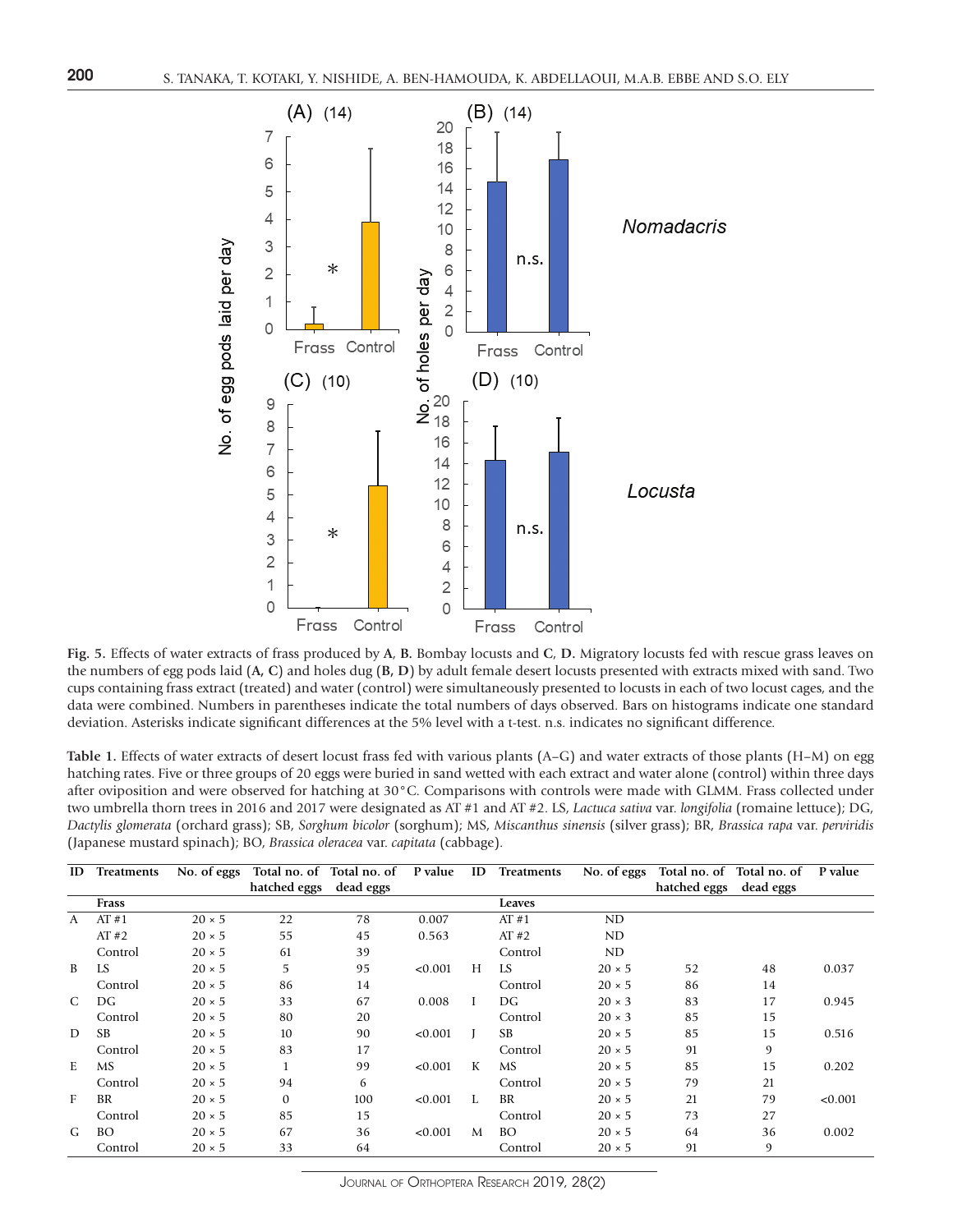

**Fig. 6.** Effects of water extracts of frass produced by desert locusts (Sg), migratory locusts (Lm), and Bombay locusts (Ns) fed with rescue grass leaves on the number of **A.** Egg pods and **B.** Holes dug by adult desert locusts presented with extracts mixed with sand. Three cups containing frass extracts of the three locust species were simultaneously presented to locusts in each of two locust cages (light and dark histograms) for seven days. Numbers in parentheses indicate the total numbers of days observed. Bars on histograms indicate one standard deviation. Different letters in each comparison (light or dark histograms) in (**A**) indicate significant differences at the 5% level with Tukey's multiple comparison test. n.s. indicates no significant differences in each comparison with ANOVA (light or dark histograms).



**Fig. 7.** Effects of hot and cool water extracts of rescue grass-fed desert locust frass on the number of **A.** Egg pods laid and **B.** Holes dug by adult female desert locusts. Frass were extracted with boiling and cool water and the extracts were mixed with sand. Sand cups containing these extracts and water as a control were presented to locusts in the same cage for 4 days. Numbers in parentheses indicate the total numbers of days observed. Bars on histograms indicate one standard deviation. Different letters in (**A**) indicate significant differences at the 5% level with Tukey's multiple comparison test. n.s. in (**B**) indicates no significant difference with ANOVA at the 5% level.

day three was  $0.16 \pm 0.04$  mm (n = 10), increased to  $2.48 \pm 0.27$ mm by day 13, and subsequently leveled off.

In contrast, the embryos treated with the frass extract slightly increased their antennal length by day five, but no further elongation was observed through day 11 when the eggs darkened and some contained only amorphous embryos (Fig. 9B; ANOVA, *F* =

The mean antennal length  $(\pm SD)$  for the control embryos on 7.65, df = 4, 33, p = 0.07). The difference in the mean values of the two groups became significant from day seven onward (t-test, p < 0.001 each). Examples showing embryos on days five and nine are shown in Fig. 9C–F. The embryos treated with the frass extract reached stage VI–VII, according to the embryonic stages described for desert locusts by Shulov and Pener (1963) and were deformed (Fig. 9F).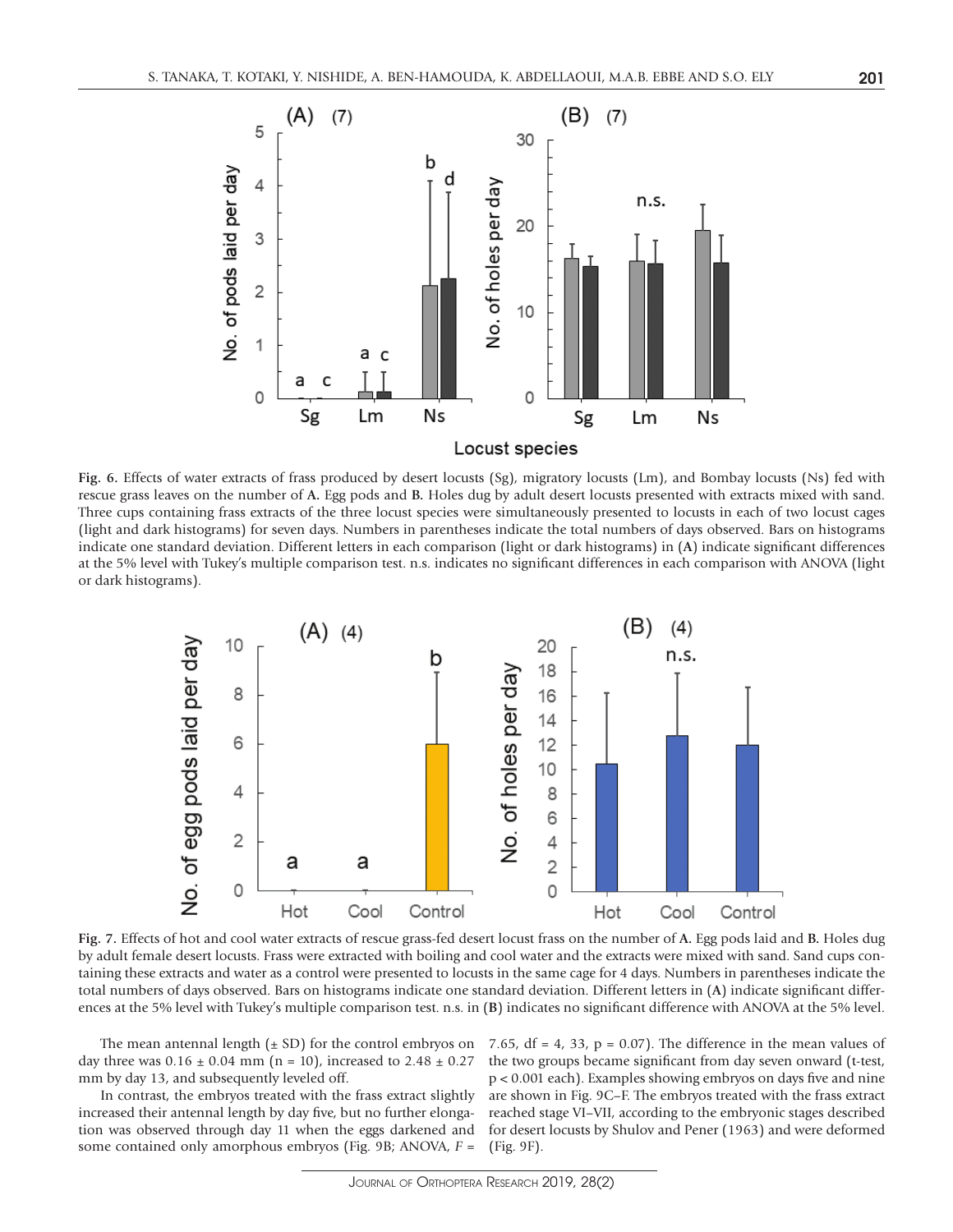

**Fig. 8.** Effects of water extracts of rescue grass-fed Bombay locust (Ns) and migratory locust (Lm) frass on desert locust egg hatching rates. Five groups of 20 eggs were buried in sand wetted with each extract and water alone (control, C) within three days after oviposition and were observed for hatching at 30°C. Asterisks indicate significant differences at the 5% level with GLMM.

The incubation of eggs in the sand treated with frass extract and water alone, respectively, on day seven onward showed no significant difference on day 13 (the day before hatching) for either egg widths ( $t = 1.56$ ,  $df = 18$ ,  $p = 0.14$ ; data not shown) or antennal lengths ( $t = 0.823$ , df = 10,  $p = 0.43$ ; Suppl. material 3: Fig. S3). However, the hatching rate was significantly lower in the eggs treated with the frass extract  $(41.7\%, n = 60)$  than in the controls (90.0%,  $n = 60$ , GLMM,  $p < 0.001$ ), indicating that mortality occurred after embryogenesis was completed.

#### **Discussion**

Locusts ready to lay eggs must find a suitable site for oviposition. The ovipositing behavior consists of digging and laying eggs (Uvarov 1977). Locusts search and probe for a suitable site by using olfactory and visual signals in the environment. Norris (1968) reported that adult female desert locusts avoided laying eggs close to plants when placed in a cage 152 cm long with fresh grass at one end of the cage and without grass at the other end. Dry grass and alcohol extracts of grass also had a significant oviposition repellent effect. However, it is unknown whether this repellent effect of grass is exerted on the digging behavior, egg laying behavior, or both, because the number of digs was not described. Norris (1968) also demonstrated that more eggs were laid close to straw-colored raffia than to green raffia, indicating the involvement of a visual factor in oviposition behavior. In the present study, cups with visually similar sand surfaces were presented to locusts. As such, the differences observed in oviposition activity were unlikely to be visually influenced.

Locusts may dig holes in the soil but do not necessarily lay eggs (Norris 1963). One female desert locust was observed dig-



**Fig. 9.** Effects of water extracts of rescue grass-fed desert locust frass on **A.** Egg widths (mean ± SD; n = 10) and **B.** Antennal lengths of embryos (mean  $\pm$  SD; n = 6–11). Eggs were incubated in sand wetted with the frass extract (treated) or water (control) on day three after oviposition at 30°C. **C–F.** Photographs show embryos observed on days 5 and 9. Triangles in (**A**) and (**B**) indicate the time when the treatment started. Vertical bars in **C–F** indicate 1 mm. White arrows indicate an embryonic antenna in **C–E**.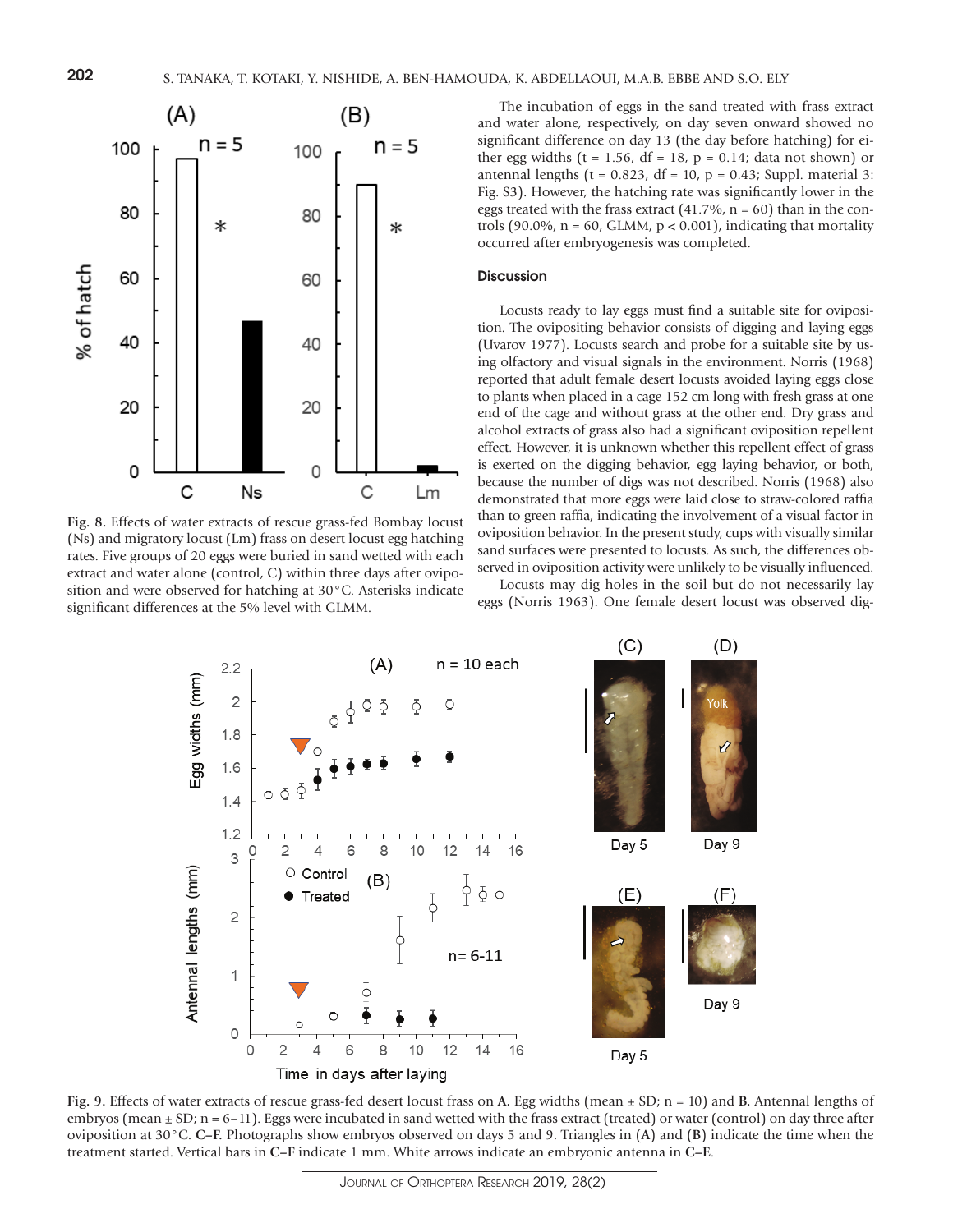ging up to 32 holes before laying an egg pod (Norris 1968). In our laboratory, one female desert locust was observed to dig as many as 18 holes in a sand cup for 24 h without laying any eggs (Tanaka, S. unpublished observation). Therefore, the number of holes observed in the present study may only indicate that at least some female adults were actively engaged in oviposition behavior.

It has been reported that frass of desert locusts fed with rescue grass contain a water-soluble factor that inhibits oviposition (Tanaka and Sugahara 2017). Rescue grass has its origin in South America and was introduced to a wide range of temperate, subtropical, and tropical countries (Verloove 2012). Therefore, it remains unknown whether similar OI effects are also present in locust frass produced in the wild. The present study demonstrates that frass of wild desert locusts, collected under umbrella thorn trees in the Mauritanian desert, also exerted an OI effect. In Tunisia, romaine lettuce is a crop grown outdoors where desert locusts can feed on it. Frass collected from locusts fed with this plant in the laboratory in Tunisia were also observed to exert an OI effect. This observation was confirmed with adult desert locusts fed the same plant grown in Japan (Fig. 3D; Suppl. materials 1,2: Figs S1D and S2D).

In the present study, five other plants (i.e., in addition to rescue grass) were separately fed to adult desert locusts, and the produced frass and leaves of each plant were tested for the OI effect by simultaneously presenting three sand cups containing extracts of the frass, extracts of the leaves, and only water (as a control) to locusts. The results were similar in all the plant species tested; few or no egg pods were laid in the sand cups containing frass and leaf extracts, and most or all egg pods were laid in the control cups. Similar results were observed when these extracts were separately presented to locusts with a control sand cup (Suppl. materials 1,2: Figs S1 and S2). When sand cups containing leaf and frass extracts were simultaneously presented to locusts with no control sand cup, oviposition activity was generally low, although a high rate of digging activity was observed. In general, more egg pods were laid in sand cups containing leaf extracts than those containing frass extracts, indicating that the OI effect of the frass extracts was greater than that of the leaf extracts.

The OI effect was also observed in extracts of frass obtained from two other locust species, i.e., Bombay locusts and migratory locusts, when tested on desert locusts. Water extracts of frass produced by both locust species fed with rescue grass almost completely inhibited oviposition by desert locusts. Among the water extracts made with frass obtained from the three locust species, those from desert locusts had the greatest OI effect, followed by those from migratory locusts and Bombay locusts when tested against adult desert locusts, although the difference between the first two was not statistically significant. In contrast, the number of holes dug was similar among the three extracts, indicating that the frass extracts did not differentially affect digging behavior in desert locusts.

Tanaka and Sugahara (2017) reported that the OI factor contained in frass was heat-stable. Although they heated the filtrated solution immediately after extraction with water, there is the possibility that bacterial activity was involved in the production of the active compound(s) during extraction. The present study tested this possibility by extracting frass with boiling water and mixing the filtrated solution with sterilized sand. The results showed that OI effects of hot water extracts were as strong as those of cool water extracts, indicating that the OI factor was not produced by bacteria during the extraction process.

As observed for the frass produced by desert locusts fed with rescue grass in a previous study (Tanaka and Sugahara 2017), the frass extracts obtained from desert locusts that were fed with five other plant species in the laboratory significantly reduced egg hatching

rates when mixed with sand and used to incubate eggs. One of the frass samples collected under umbrella thorn trees also had a similar effect, but the other sample did not. This difference might have been related to the stability of the active compounds, as it is not known how long the frass had remained on the sand surface in the desert before collection. The difference in the lethal effects on eggs between the two frass samples might indicate that the active compounds affecting egg hatching rates and those affecting oviposition activity are different. This hypothesis should be tested in the future.

The water extracts of rescue grass leaves do not affect egg hatching rates (Tanaka and Sugahara 2017). Similar results were obtained for orchard grass, silver grass, and sorghum in the present study. However, significant effects on egg hatching rates were observed for leaves of romaine lettuce and the two cruciferous species, Japanese mustard spinach and cabbage. The differences in the lethal effects on eggs among different plants are not easy to interpret. However, these results suggest that the active compounds are present only in some specific plants. Alternatively, the results might represent differences in the amounts of active compounds contained in the plants or different elution efficiencies of the active compounds from leaves of different plants. Identification of the active compounds present in these plant species and frass produced by locusts will help address this problem.

The frass extracts of rescue grass-fed desert locusts suppressed embryonic development when the eggs were incubated with sand mixed with the extracts three days after oviposition. All treated embryos remained in the anatrepsis stage, which is the stage before the embryo rotates inside the eggshell (Shulov and Pener 1963). Water absorption that occurred during days three to seven in the control eggs was also inhibited by the frass extract, which was likely to be related to the suppressed embryonic development. The lethal effect was observed even when the eggs were treated with frass extracts during the second half of embryonic development (Tanaka and Sugahara 2017). This was confirmed in the present study, as seven-day-old embryos had reduced hatching rates, but there were no apparent morphological abnormalities after incubation in the sand containing frass extracts. Therefore, the frass extracts apparently exerted effects on locust embryos at different stages in different ways.

The ecological significance of the behavioral and developmental responses of *S. gregaria* to frass and leaf extracts observed in the present study is not clear. Although this phenomenon should be confirmed using wild locusts or a recently established laboratory colony, we observed similar OI effects of frass extracts in another laboratory strain derived from Ethiopia and in another locust, *L. migratoria* (Tanaka, S. unpublished observation). Therefore, the present results were not specific to the laboratory strain used. Stower et al. (1958) observed that desert locusts laid eggs at some distance from plants in the field. It is not clear whether this pattern was a result of the effects of plants on the probing, egg laying, or both behaviors of locusts. However, an area close to host plants may have a high probability of being covered with frass or leaves and the habit of avoiding laying eggs close to plants might have evolved due to their inhibitory effects on locust embryos. Some host plants of desert locusts in the desert contain toxic compounds such as alkaloids (Simões et al. 2016). It would be interesting to examine how such plants or frass produced by locusts fed these plants affect oviposition and egg survival because information obtained from such observations might provide insights into the development of a new control measure against this notorious pest insect.

In conclusion, inhibitory effects on oviposition and embryonic development in desert locusts were observed not only for the frass